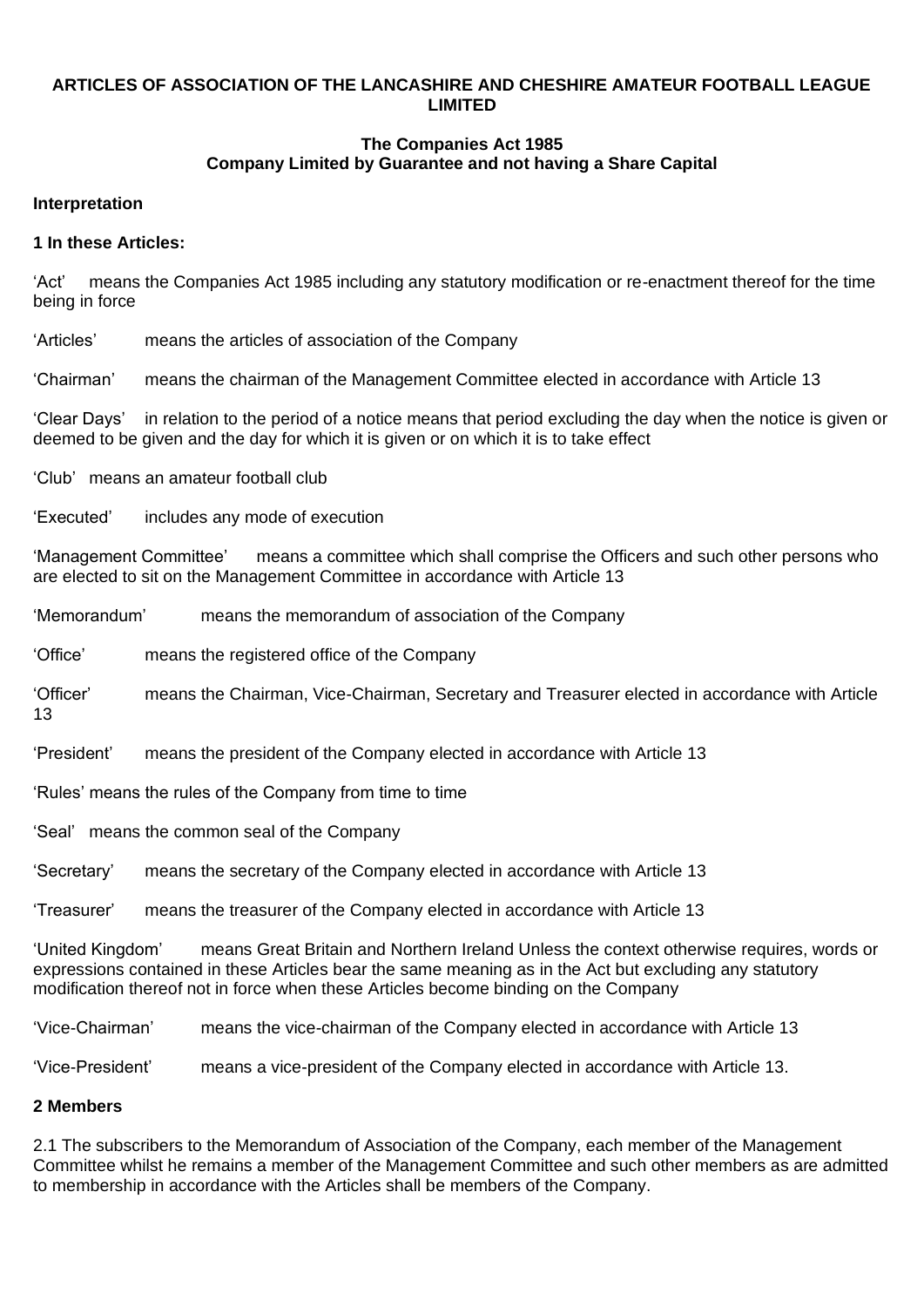2.2 No club shall be admitted as a member of the Company unless it is approved by the Company at a general meeting. However, in special circumstances a club may be accepted as a member to fill a vacancy in the Company's league at the discretion of the Management Committee if the Management Committee is satisfied that the club meets the full requirements for membership. Every club which wishes to become a member shall deliver to the Company a duly executed application for membership in such form as the Management Committee requires. A club whose first team does not participate in the league may be a member and enter a team under the senior club's FA affiliation if permission is approved by the membership.

2.3 Every member must be affiliated to its appropriate County Football Association and receipt numbers must be notified to the Secretary immediately after affiliation each season.

2.4 No team shall be admitted to membership of the Company unless the same be operated as an amateur team of a club. An amateur team is one whose members personally pay their own subscriptions, contribute to their own travelling expenses and have not received or will not receive, directly or indirectly remuneration or consideration of any kind whilst their team is competing in the Company's competitions.

2.5 The Company's Competition may comprise such leagues, divisions and participating teams as the Management Committee may from time to time decide, and at the date hereof the Company's Competition comprises Premier, First, Second, Third, and A, B, C, D. Provision is made to introduce an under 18's division, if that is deemed desirable. In all divisions the participating number of teams must not exceed sixteen.

2.6 The Premier Division will consist only of club first teams. Clubs who's first team is not within the league shall have any other teams placed in a lower division at the discretion of the Management Committee. Any club admitted to membership will be allocated a place in Division three or a lower division, any placed higher will be at the discretion of the Management Committee. Membership of the under 18's Division shall be open to Member Clubs and other Clubs by the invitation of the Management Committee.

2.7 A Member Club's team qualifying for membership of the Premier Division may not be promoted should their ground and facilities fail to meet the standards laid down from time to time by the Management Committee. In addition, any existing Member Club, whose team already occupies a place in the Premier Division may be denied membership of that Division and relegated to Division 1 at the end of the season should their ground facilities, following inspection, repeatedly fail to meet the standards in place at the time.

2.8 Membership shall not be transferable.

### **3 Discontinuance of Membership**

3.1 A member may at any time withdraw from the Company by giving notice to the Secretary prior to 1st May in any year in respect of the next season.

3.2 The Company at a general meeting may expel any member from the Company provided two-thirds of the votes cast by those present and entitled to vote do so in favour of such expulsion. A member which is the subject of the vote being taken shall be debarred from voting.

3.3 The Management Committee may at its discretion terminate the membership of any member but the requirements of natural justice shall be respected and a member shall be entitled to be heard in its own defence by the Management Committee or a committee of the Management Committee.

3.4 The member clubs may at their discretion terminate the membership of any club member whose behaviour is deemed to have breached the FA code of conduct. Specifically, the clubs will take this action for an offence of violent conduct, referee or other abuse attracting a suspension of six or more matches, or accumulated suspensions of seven matches within a two-year period, whether in this league or not. The affected club member will have the right of appeal to the League Management Committee, and the appeal must be made in writing to the League Secretary.

### **4 Finance and Correspondence**

4.1 All dues to the Company by its members must be paid within 21 days from the Company's notification thereof to a member. The dues shall be determined by the members.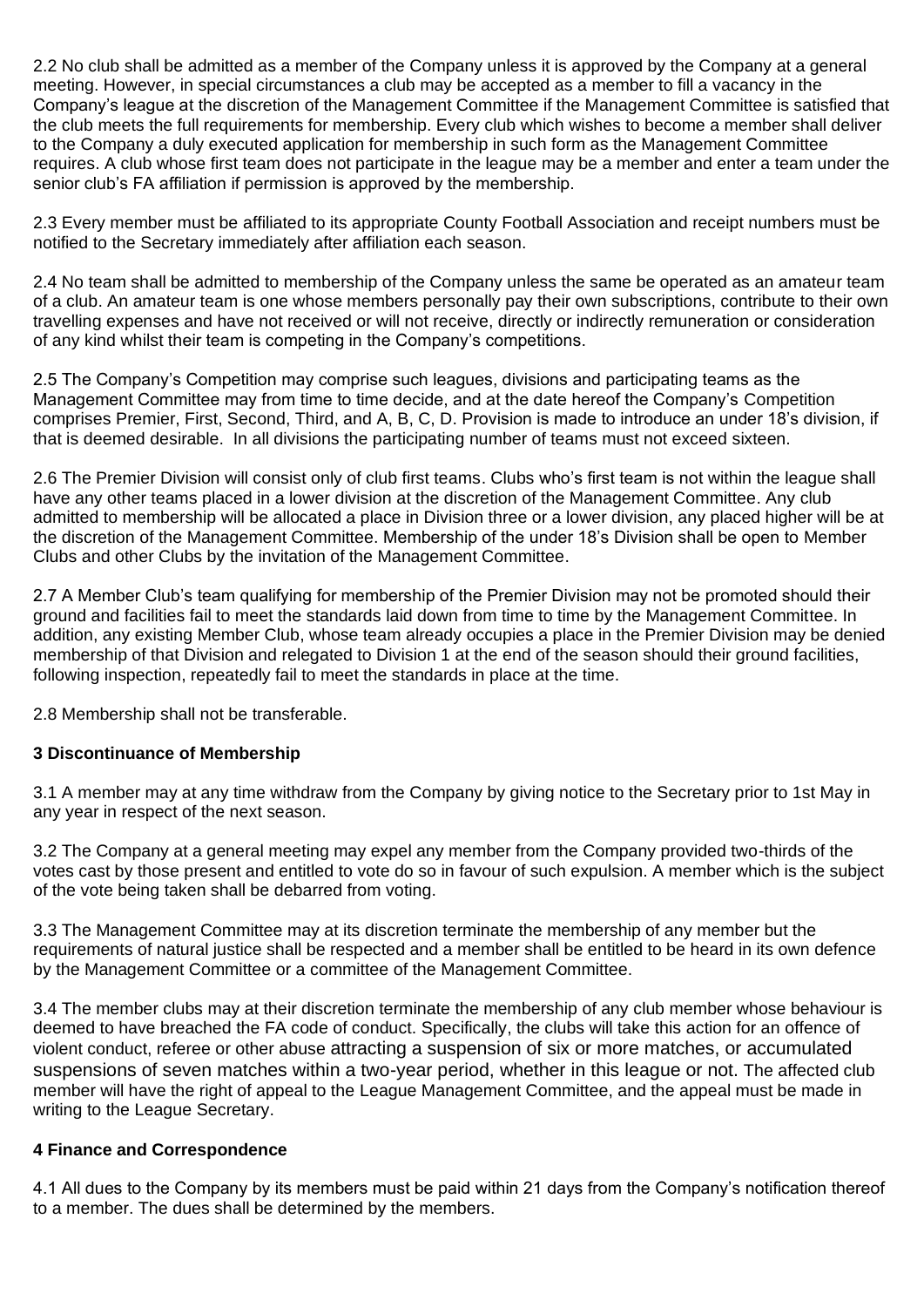4.2 The Company's financial accounts will be audited annually by persons so appointed at its annual general meeting and such appointed persons may not include a member of the Management Committee.

4.3 Members shall have a right of inspecting all accounting records or other book or document of the Company.

4.4 All correspondence from the Company to a member must have a written response from the member within seven days of the date of the correspondence, unless a longer or shorter period be indicated by the Company.

4.5 The use by Clubs or Committee of electronic communication in the place of written responses is acceptable to the Company, but such means should not be exercised by Clubs or Committee to discredit or otherwise cause offence to other member Clubs, their officials or players or referees or members of the Management Committee by the circulation of such offending information to any other person or body, within the membership of the League or outside such jurisdiction (bringing the League into disrepute). Any complaints against another Club or Committee official or player or referee should be exercised through the Company Secretary in accordance with Rule 15. Any Club or Committee official failing to comply will be deemed to be in breach of League Rule 5.

### **5 Rules**

5.1 The Company may from time to time determine the Rules. The Rules may be altered only at a general meeting. Such alterations may be made only if two-thirds of the votes cast by those present and entitled to vote are in favour of the relevant proposals.

5.2 Notice of proposed alterations must be in writing and received by the Secretary in respect of an annual general meeting or extraordinary general meeting not later than 30 days prior to the said meeting.

5.2.1 The Company must give due notice of all such proposed alterations to its members. If there is any inconsistency between the Rules and the Articles the latter shall prevail.

## **6 General Meetings**

6.1 The Company shall prior to June 30th in each calendar year hold a general meeting as its annual general meeting in addition to any other meetings in that year and shall specify the meeting as such in the notices calling it. Not more than 15 months shall elapse between the date of one annual general meeting of the Company and that of the next. Provided that so long as the Company holds its first annual general meeting within 18 months of its incorporation, it need not hold it in the year of its incorporation or in the following year. The annual general meeting in each year shall be held at such time and place as the Management Committee shall appoint. All general meetings other than annual general meetings shall be called extraordinary general meetings.

6.2 The Management Committee may call general meetings and, on the requisition of 10 members or as otherwise determined by the provisions of the Act, shall forthwith proceed to convene an extraordinary general meeting for a date not later than 8 weeks after receipt of the requisition. If there are not within the United Kingdom sufficient members of the Management Committee to call a general meeting, any member of the Management Committee or any member of the Company may call a general meeting. Such requisition must be signed by each of the requisitioning members, must state the relevant subject matter and must give details of any proposals to be made at the meeting, the business at which will be thus confined.

## **7 Notice of general meetings**

7.1 An annual general meeting and an extraordinary general meeting shall be called by at least 14 Clear Days' notice but a general meeting may be called by shorter notice if it is so agreed:

(a) in the case of an annual general meeting, by all the members entitled to attend and vote thereat; and (b) in the case of any other meeting by a majority in number of the members having a right to attend and vote being a majority together holding not less than 95 per cent of the total voting rights at the meeting of all the members.

7.2 The notice shall specify the time and place of the meeting and the

general nature of the business to be transacted and, in the case of an annual general meeting, shall specify the meeting as such. The notice shall be accompanied by a copy of the Company's audited accounts and of its divisional result record.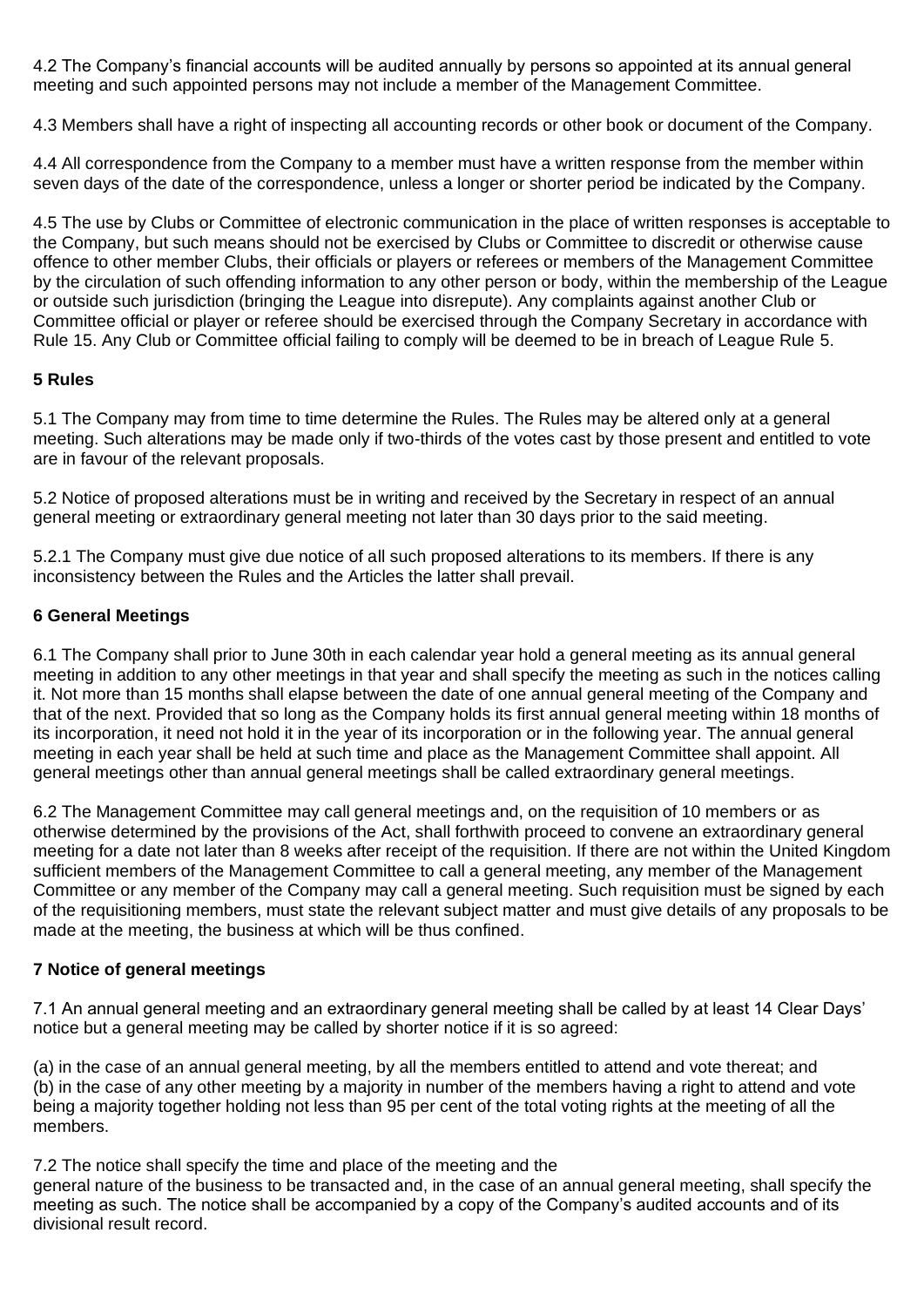7.3 The notice shall be given to all the members and to the members of the Management Committee and auditors.

7.4 The accidental omission to give notice of a meeting to, or the non-receipt of notice of a meeting by, any person entitled to receive notice shall not invalidate the proceedings at that meeting.

### **8 Proceedings at general meetings**

8.1 No business shall be transacted at any meeting unless a quorum is present. Ten persons entitled to vote upon the business to be transacted, each being a member shall be a quorum. Members who have withdrawn their membership of the Company's league during the season being concluded shall be entitled to attend but shall vote only on matters relating to the season being concluded.

8.2 If such a quorum is not present within half an hour from the time appointed for the meeting, or if during a meeting such a quorum ceases to be present, the meeting shall stand adjourned to the same day in the next week at the same time and place or to such other time as the Management Committee may determine.

8.3 The Chairman or in his absence the Vice-Chairman or in their absence some other Officer nominated by the members of the Management Committee shall preside as chairman of the meeting, but if none of the aforementioned be present within 15 minutes after the time appointed for holding the meeting and willing to act, the members of the Management Committee present shall elect one of their number to be chairman and, if there is only one member of the Management Committee present and willing to act, he shall be chairman.

8.4 If no member of the Management Committee is willing to act as chairman, or if no member of the Management Committee is present within 15 minutes after the time appointed for holding the meeting, the members present and entitled to vote shall choose one of their number to be chairman.

8.5 The chairman may, with the consent of a meeting at which a quorum is present (and shall if so directed by the meeting), adjourn the meeting from time to time and from place to place, but no business shall be transacted at an adjourned meeting other than business which might properly have been transacted at the meeting had the adjournment not taken place. When a meeting is adjourned for 14 days or more, at least 7 Clear Days' notice shall be given specifying the time and place of the adjourned meeting and the general nature of the business to be transacted. Otherwise it shall not be necessary to give any such notice.

8.6 A resolution put to the vote of a meeting shall be decided on a show of hands unless before, or on the declaration of the result of, the show of hands a poll is duly demanded. Subject to the provisions of the Act, a poll may be demanded:

(a) by the chairman; or

(b) by at least 10 members having the right to vote at the meeting.

8.7 Unless a poll is duly demanded a declaration by the chairman that a resolution has been carried or carried unanimously, or by a particular majority, or lost, or not carried by a particular majority and an entry to that effect in the minutes of the meeting shall be conclusive evidence of the fact without proof of the number or proportion of the votes recorded in favour of or against the resolution.

8.8 The demand for a poll may, before the poll is taken, be withdrawn but only with the consent of the chairman and a demand so withdrawn shall not be taken to have invalidated the result of a show of hands declared before the demand was made.

8.9 A poll shall be taken as the chairman directs and he may appoint scrutineers (who need not be members) and fix a time and place for declaring the result of the poll. The result of the poll shall be deemed to be the resolution of the meeting at which the poll was demanded.

8.10 In the case of an equality of votes, whether on a show of hands or on a poll, the chairman shall be entitled to a casting vote in addition to any other vote he may have.

8.11 A poll demanded on the election of a chairman or on a question of adjournment shall be taken forthwith. A poll demanded on any other question shall be taken either forthwith or at such other time and place as the chairman directs not being more than 30 days after the poll is demanded. The demand for a poll shall not prevent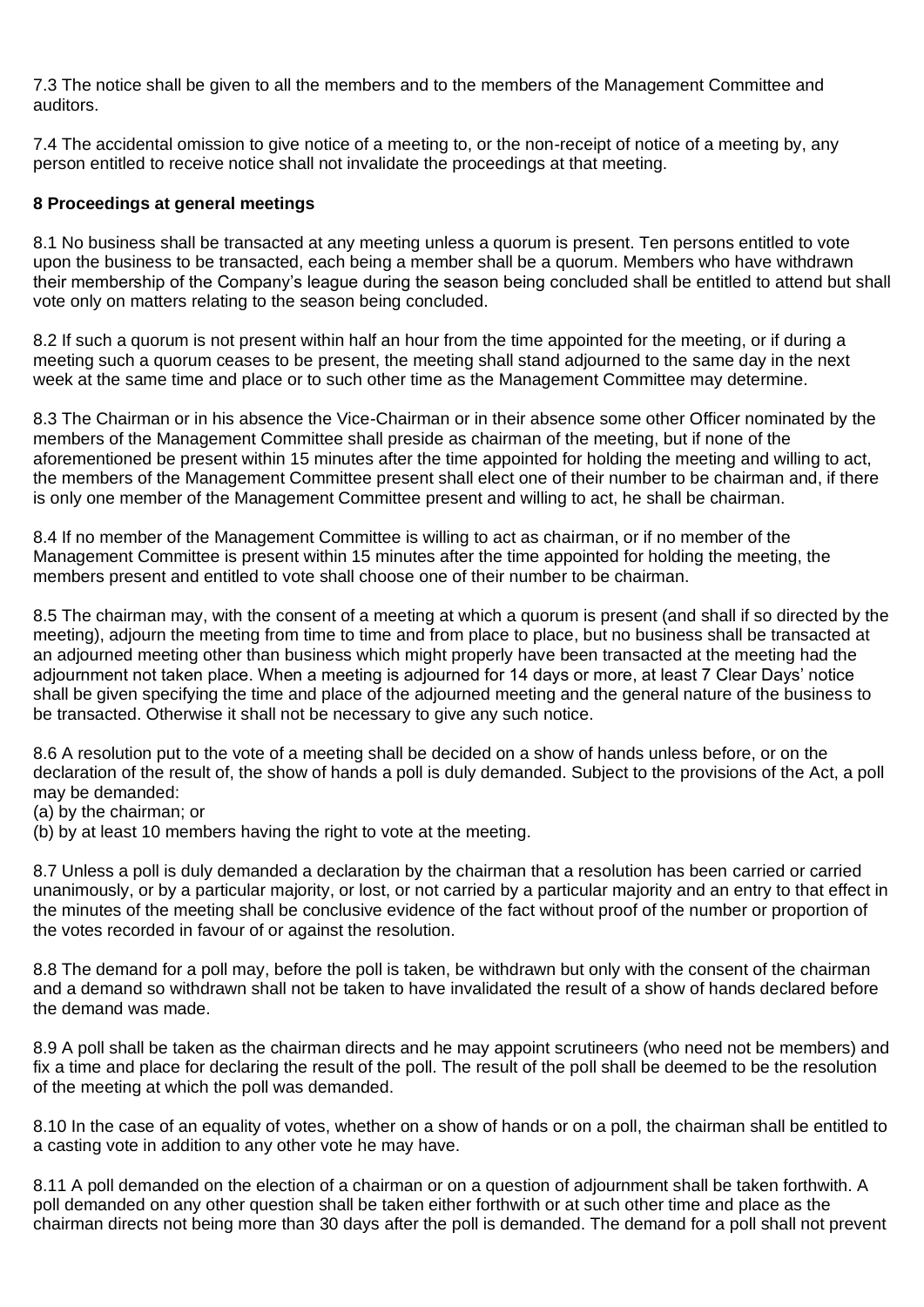the continuance of a meeting for the transaction of any business other than the question on which the poll was demanded. If a poll is demanded before the declaration of the result of a show of hands and the demand is duly withdrawn, the meeting shall continue as if the demand had not been made.

8.12 No notice need be given of a poll not taken forthwith if the time and place at which it is to be taken are announced at the meeting at which it is demanded. In any other case at least 7 Clear Days' notice shall be given specifying the time and place at which the poll is to be taken.

8.13 A resolution in writing executed by or on behalf of each member who would have been entitled to vote upon it if it had been proposed at a general meeting at which he was present shall be as effectual as if it had been passed at a general meeting duly convened and held and may consist of several instruments in the like form each executed by or on behalf of one or more members.

8.14 If at any meeting the members do not approve an amendment to any of the Rules and/or to any change to the dues to be paid by the members to the Company, the Rules and/or dues in force immediately before the meeting shall continue in force.

## **9 Votes of members**

9.1 On a show of hands or a poll every member present in person shall have one vote. Each Member Club shall be entitled to one vote only.

9.2 No objection shall be raised to the qualification of any voter except at the meeting or adjourned meeting at which the vote objected to is tendered and every vote not disallowed at the meeting shall be valid. Any objection made in due time shall be referred to the chairman whose decision shall be final and conclusive.

## **10 Number of members of the Management Committee**

10.1 Unless otherwise determined by ordinary resolution, the number of members of the Management Committee (other than Officers) shall not be subject to any maximum but shall be not less than five.

### **11 Powers of the Management Committee**

11.1 Subject to the provisions of the Act, the Memorandum and the Articles and to any directions given by special resolution, the business of the Company shall be managed by the Management Committee which may exercise all the powers of the Company. No alteration of the Memorandum or Articles and no such direction shall invalidate any prior act of the members of the Management Committee which would have been valid if that alteration had not been made or that direction had not been given. The powers given by this regulation shall not be limited by any special power given to the members of the Management Committee by the Articles and a meeting of the Management Committee at which a quorum is present may exercise all powers exercisable by the Management Committee.

11.2 The Management Committee may, by power of attorney or otherwise, appoint any person to be the agent of the Company for such purposes and on such conditions as it determines, including authority for the agent to delegate all or any of his/its powers.

11.3 The Management Committee may require attendance at its meetings of any personnel of a member. It will adjudicate on members' complaints, protests and appeals. It may impose monetary and/or other penalties for non-compliance with, or breaches of the Rules and/or Articles.

11.4 The management committee may at its discretion suspend the participation of a member club in matches, pending disciplinary action by the Football Association, if it believes there is a considerable risk to referees or participants from other member clubs. The league is a 'Respect League' (Rule 1) and as such behaviour will be expected to meet the League Management Committee's stipulated standards.

### $11.5 -$

If a current or previous member of a club has been convicted of a criminal act connected with football, the Management Committee reserve the right to refuse a new registration of such a player, or another role as a club official within the league.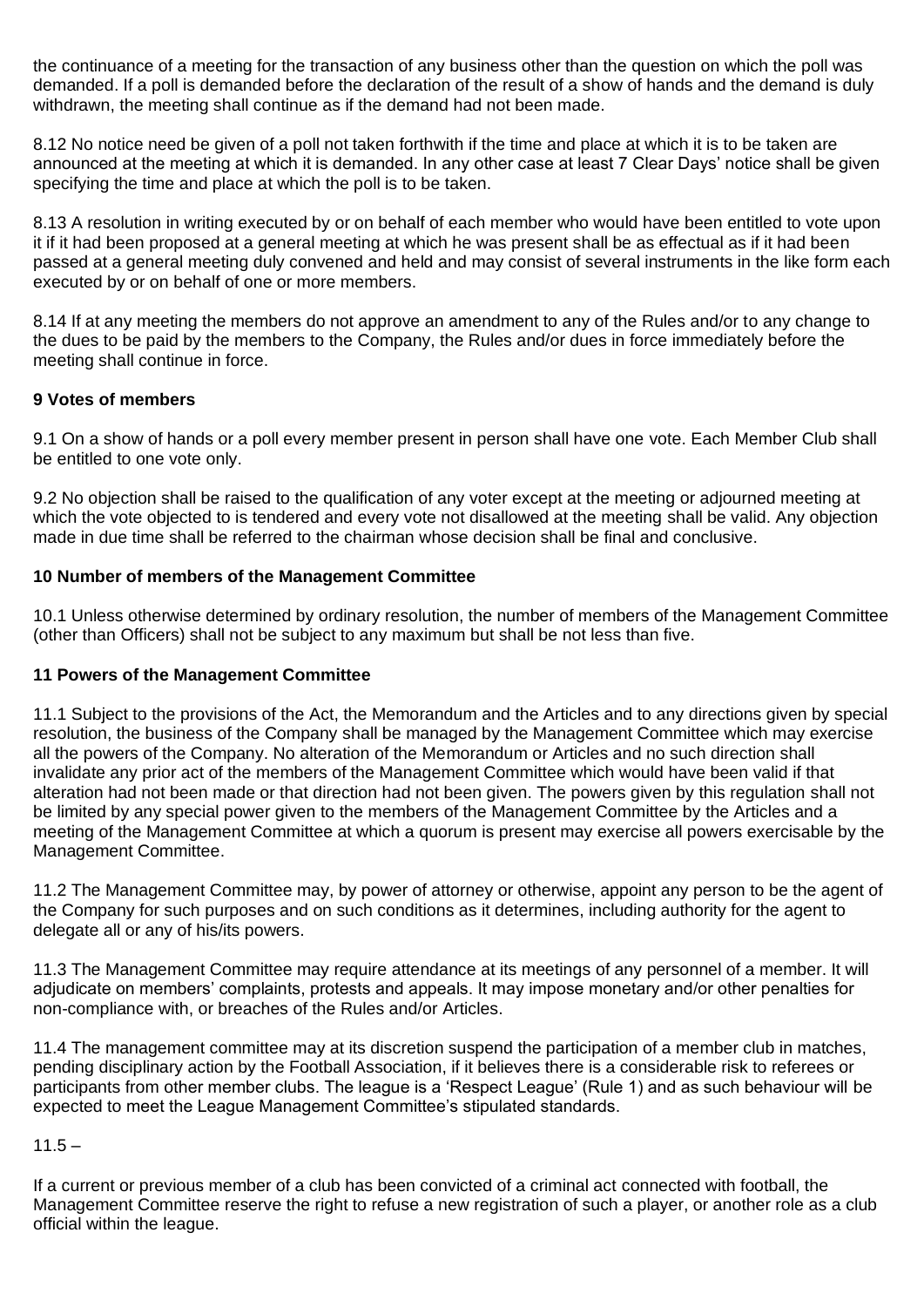## **12 Delegation of the Management Committee's powers**

12.1 The Management Committee may delegate any of its powers to any committee consisting of two or more members of the Management Committee or other persons. It may also delegate to any member of the Management Committee holding any executive office such of its powers as it considers desirable to be exercised by him. Any such delegation may be made subject to any conditions the Management Committee may impose, and either collaterally with or to the exclusion of its own powers and may be revoked or altered. Subject to any such conditions, the proceedings of a committee with two or more members shall be governed by the Articles regulating the proceedings of the Management Committee so far as they are capable of applying.

### **13 Appointment and retirement of members of the Management Committee and Officers**

The clubs entrust the Directors and Management Committee to make decisions, change rules and policy, and formulate the Management Committee for the good of the league. If the members wish, they may call for an item be added to the AGM agenda to vote out the entire Management Committee under item 8(A)v of the rules, and propose an entirely new Management Committee. The chairman will allocate elected persons to Management Committee roles.

13.1 Elections of Officers and other members of the Management Committee shall be by ballot held at the annual general meeting of the Company.

13.2 Every member attending at the annual general meeting and entitled to vote thereat shall have one vote for each vacancy to be filled or (as the case may be) shall be entitled to complete one ballot paper.

13.3 Nominations for any vacancy on the Management Committee or for the position of an Officer must be submitted in writing to the Secretary at least 60 Clear Days prior to the annual general meeting and each nomination must be supported by two members.

Any nominees for a vacancy must be checked for qualifications and suitability. These checks may include past disciplinary history or CRC. If the Board of Directors agree to the person, they are recommended to the AGM for a vote to take place. If there is no vacancy, then there is no requirement for nominations.

13.4 The Management Committee may nominate Vice-Presidents.

13.5 Upon election the Secretary and Treasurer shall serve for one year but shall be eligible for re-election upon retirement. For the avoidance of doubt a person cannot be appointed to serve as the Secretary and Treasurer at the same time.

13.6 Upon election the members of the Management Committee shall serve for one year but shall be eligible for re-election upon retirement.

13.7 The Board of Directors may appoint a person who is willing to act to be a member of the Management Committee, either to fill a vacancy or as an additional member of the Management Committee, provided that the appointment does not cause the total number of members of the Management Committee to exceed any number (13) fixed by or in accordance with the Articles as the maximum number of members of the Management Committee. A member of the Management Committee so appointed shall hold office only until the next following annual general meeting. If not re-appointed at such annual general meeting, he/she shall vacate his/her office at the conclusion thereof.

13.8 Subject as aforesaid, a member of the Management Committee who retires at an annual general meeting may, if willing to act, be re-appointed. If not reappointed, he/she shall retain office until the meeting appoints someone in his/her place, or if it does not do so, until the end of the meeting.

### **14 Disqualification and removal of members of the Management Committee**

14.1 The office of a member of the Management Committee (including Officers) shall be vacated if: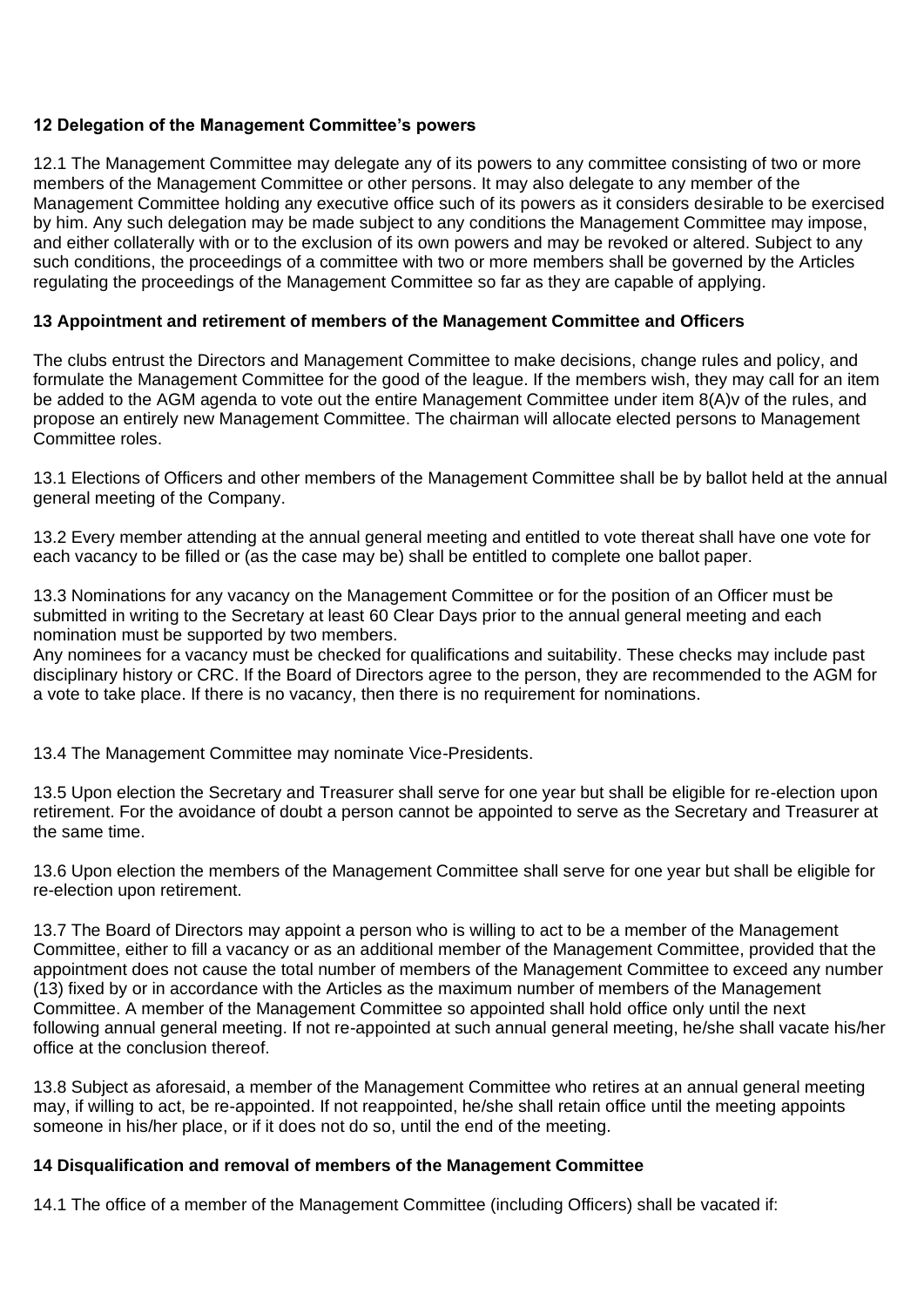(a) he or she ceases to be a member of the Management Committee by virtue of any provision of the Act or he becomes prohibited by law from being a member of the Management Committee; or

(b) he or she becomes bankrupt or makes any arrangement or composition with his creditors generally; or (c) he or she is, or may be, suffering from mental disorder and either:

(i) he or she is admitted to hospital in pursuance of an application for admission for treatment under the Mental Health Act 1983 or, in Scotland, an application for admission under the Mental Health (Scotland) Act 1984; or (ii) an order is made by a court having jurisdiction (whether in the United Kingdom or elsewhere) in matters concerning mental disorder for his detention or for the appointment of a receiver, curator bonis or other person to exercise powers with respect to his property or affairs; or

(d) he or she resigns his office by notice to the Company; or

(e) he or she shall for more than 6 consecutive months have been absent without permission of the members of the Management Committee from meetings of members of the Management Committee held during that period and the members of the Management Committee resolve that his office be vacated.

# **15 Remuneration of members of the Management Committee**

15.1 The provisions of the Memorandum as to the remuneration of members of the Management Committee shall apply.

## **16 Members of the Management Committee's expenses**

16.1 The members of the Management Committee may be paid all travelling, hotel, and other expenses properly incurred by them in connection with their attendance at meetings of the Management Committee or committee of the Management Committee or general meetings or separate meetings of the holders of debentures of the Company or otherwise in connection with the discharge of their duties.

## **17 Members of the Management Committee's appointments and interests**

17.1 Subject to the provisions of the Act and of the Memorandum the Management Committee may appoint one or more of their number to any executive office under the Company and may enter into an agreement or arrangement with any member of the Management Committee for his employment by the Company or for the provision by him of any services outside the scope of the ordinary duties of a member of the Management Committee. Any such appointment, agreement or arrangement may subject to the Memorandum be made upon such terms as the Management Committee determines and it may remunerate any such member of the Management Committee for his services as it thinks fit. Any appointment of a member of the Management Committee to an executive office shall terminate if he ceases to be a member of the Management Committee but without prejudice to any claim to damages for breach of the contract of service between the member of the Management Committee and the Company.

17.2 Subject to the provisions of the Act and the Memorandum and provided that he has disclosed to the Management Committee the nature and extent of any material interest of his, a member of the Management Committee notwithstanding his office:

(a) may be a party to, or otherwise be interested in, any transaction or arrangement with the Company or in which the Company is otherwise interested;

(b) may be a member of the Management Committee or other officer of, or employed by, or a party to any transaction or arrangement with, or otherwise interested in, any body corporate promoted by the Company or in which the Company is otherwise interested; and

(c) shall not, by reason of his office, be accountable to the Company for any benefit which he derives from any such office or employment from any such transaction or arrangement or from any interest in any such body corporate and no such transaction or arrangement shall be liable to be avoided on the ground of any such interest or benefit.

17.3 For the purposes of regulation 17.2:

(a) a general notice given to the Management Committee that a member of the Management Committee is to be regarded as having an interest of the nature and extent specified in the notice in any transaction or arrangement in which a specified person or class of persons is interested shall be deemed to be a disclosure that the member of the Management Committee has an interest in any such transaction of the nature and extent so specified; and (b) an interest of which a member of the Management Committee has no knowledge and of which it is unreasonable to expect him to have knowledge shall not be treated as an interest of his.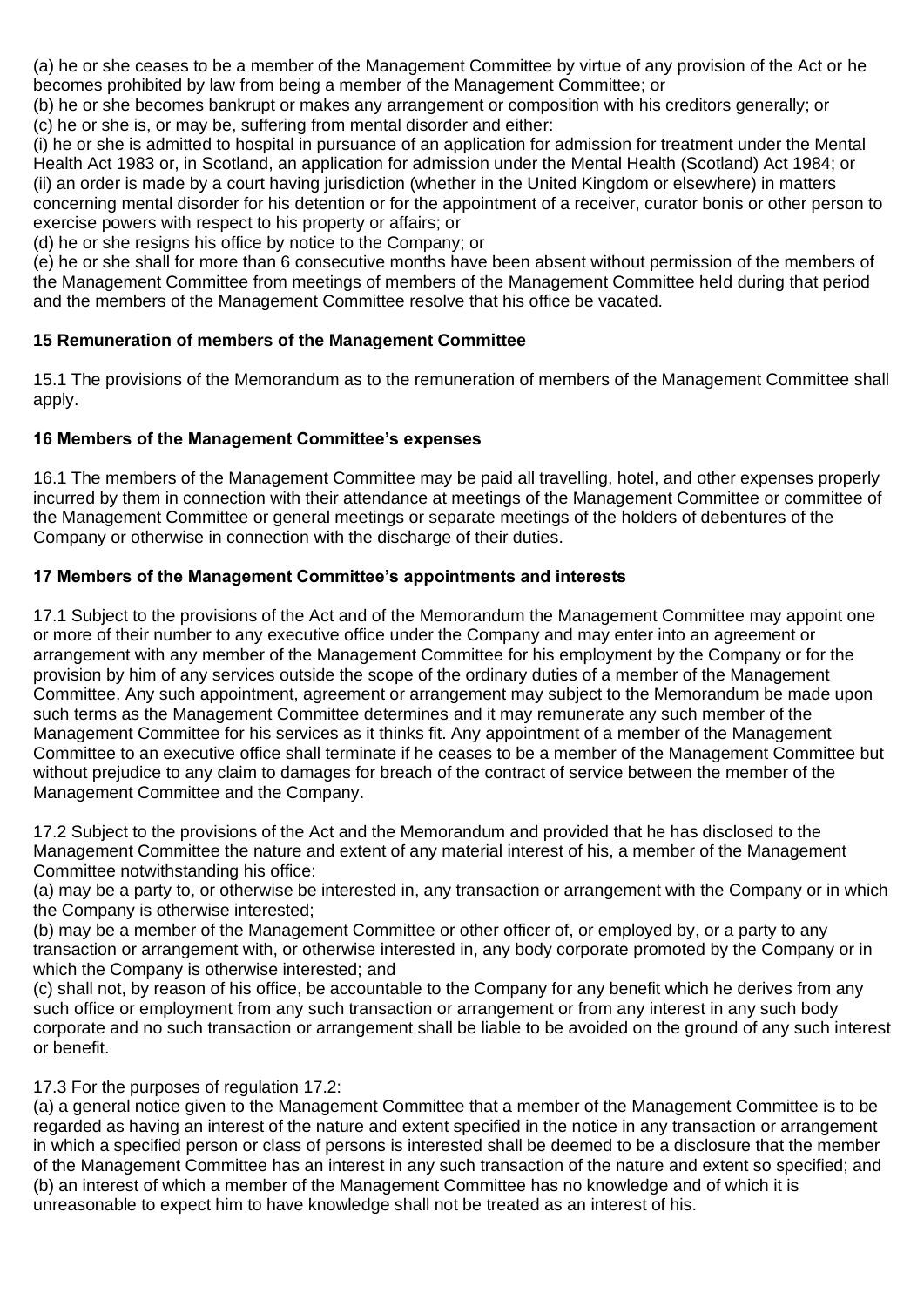### **18 Proceedings of the Management Committee**

18.1 Subject to the provisions of the Articles, the Management Committee may regulate its proceedings as it thinks fit. The Management Committee shall meet monthly or by direction of the Chairman, or three members of the Management Committee may, and the Secretary at the request of a member of the Management Committee shall, call a meeting of the Management Committee. It shall not be necessary to give notice of a meeting to a member of the Management Committee who is absent from the United Kingdom. Questions arising at a meeting shall be decided by a majority of votes. In the case of an equality of votes, the chairman shall have a second or casting vote.

18.2 The quorum for the transaction of the business of the Management Committee may be fixed by the members of the Management Committee and unless so fixed at any other number shall be [seven].

18.3 The continuing members of the Management Committee or a sole continuing member of the Management Committee may act notwithstanding any vacancies in its number, but, if the number of members of the Management Committee is less than the number fixed as the quorum, the continuing members of the Management Committee or member of the Management Committee may act only for the purpose of filling vacancies or of calling a general meeting.

18.4 The Chairman or, in his absence, the Vice-Chairman shall be the chairman of the Management Committee. Unless he is unwilling to do so, the Chairman or, in his absence, the Vice-Chairman shall preside at every meeting of the Management Committee at which he is present. But if there is no member of the Management Committee holding that office, or if the Chairman and Vice-Chairman are unwilling to preside or are not present within 5 minutes after the time appointed for the meeting, the members of the Management Committee present may appoint one of their number to be chairman of the meeting.

18.5 All acts done by a meeting of the Management Committee, or of a committee of the Management Committee, or by a person acting as a member of the Management Committee shall, notwithstanding that it be afterwards discovered that there was a defect in the appointment of any member of the Management Committee or that any of them were disqualified from holding office, or had vacated office, or were not entitled to vote, be as valid as if every such person had been duly appointed and was qualified and had continued to be a member of the Management Committee and had been entitled to vote.

18.6 A resolution in writing signed by all the members of the Management Committee entitled to receive notice of a meeting of the Management Committee or of a committee of the Management Committee shall be as valid and effectual as if it had been passed at a meeting of the Management Committee or (as the case may be) a committee of the Management Committee duly convened and held and may consist of several documents in the like form each signed by one or more members of the Management Committee.

18.7 Save as otherwise provided by the Articles, a member of the Management Committee shall not vote at a meeting of the Management Committee or of a committee of the Management Committee on any resolution concerning a matter in which he has, directly or indirectly, an interest or duty which is material and which conflicts or may conflict with the interests of the Company unless his interest or duty arises only because the case falls within one or more of the following paragraphs:

(a) the resolution relates to the giving to him of a guarantee, security or indemnity in respect of money lent to, or an obligation incurred by him for the benefit of, the Company or any of its subsidiaries;

(b) the resolution relates to the giving to a third party of a guarantee, security or indemnity in respect of an obligation of the Company or any of its subsidiaries for which the member of the Management Committee has assumed responsibility in whole or part and whether alone or jointly with others under a guarantee or indemnity or by the giving of security;

(c) his interest arises by virtue of his subscribing or agreeing to subscribe for any debentures of the Company or any of its subsidiaries or by virtue of his being, or intending to become, a participant in the underwriting or subunderwriting of an offer of any such debentures by the Company or any of its subsidiaries for subscription, purchase or exchange;

(d) the resolution relates in any way to a retirement benefits scheme which has been approved, or is conditional upon approval, by the Board of Inland Revenue for taxation purposes.

For the purposes of this Article, an interest of a person who is, for any purpose of the Act (excluding any statutory modification thereof not in force when this Article becomes binding on the Company), connected with a member of the Management Committee shall be treated as an interest of the member of the Management Committee.